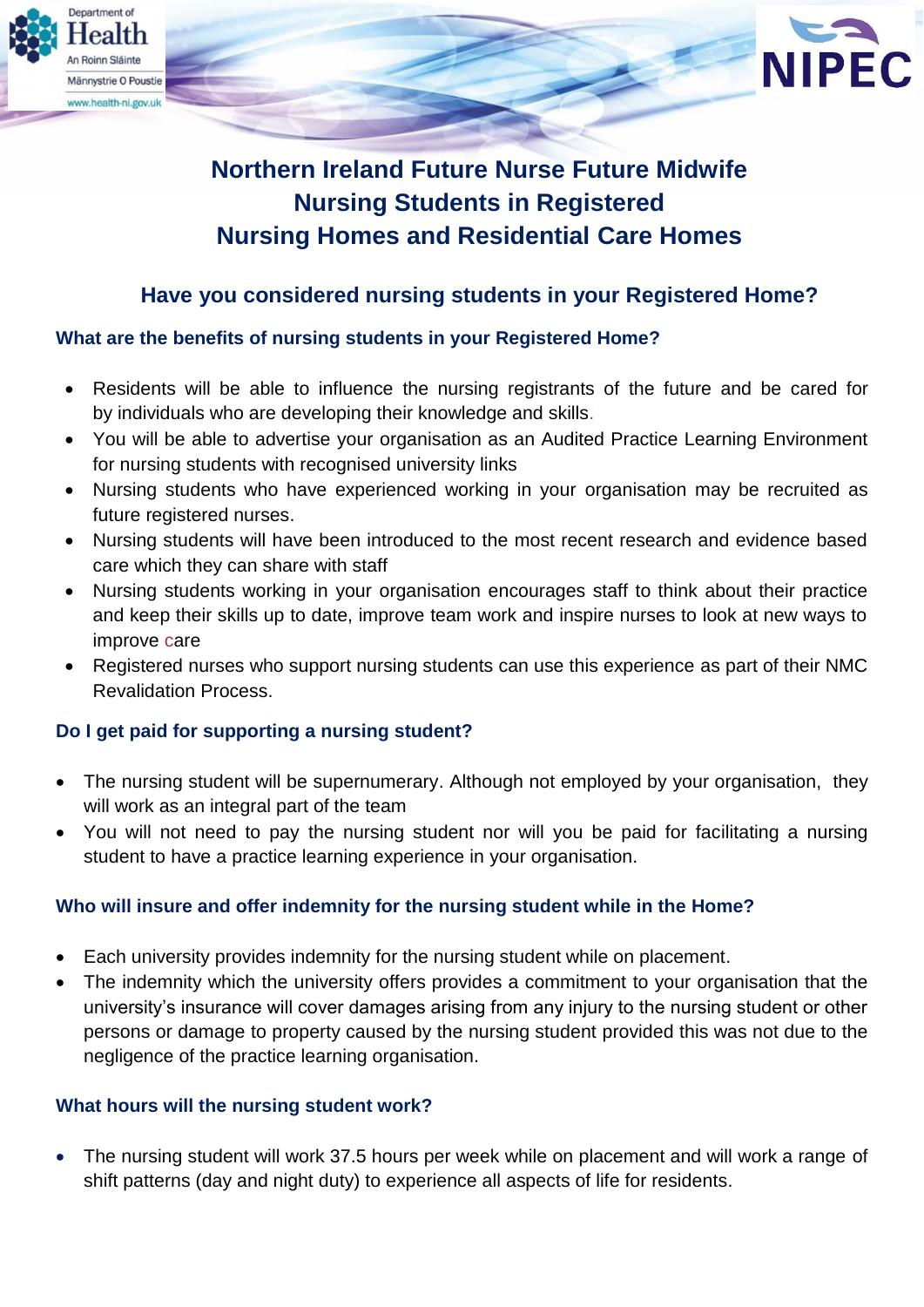### **Will the nursing student need to have an Access NI undertaken?**

• The university will have completed the Enhanced Access NI check prior to the student commencing the course.

#### **What supervision arrangements need to be provided?**

- The nursing student will need to be supervised at all times and will require a practice supervisor to be allocated.
- The practice supervisor will be allocated by the nominated person i.e. Registered Home Manager or team leader. The Registered Home Manager may act as practice supervisor were they have the appropriate qualifications and preparation for the role. Additional support can be sought from the link lecturer/practice tutor/academic assessors.
- Supporting nursing students is every nurse's role as outlined in the NMC Code (2018).
- Further details on the role, responsibilities and qualifications of Practice Supervisors and Practice Assessors will be provided by the university.

# **What is the cost of accessing the training for staff to support students?**

There will be no charge for training your staff to support and supervise nursing students.

#### **What resources are available to support nursing students in the Home?**

- Each audited Home will have a nominate link lecturer/practice tutor from the university who will visit the student while on placement and provide support.
- There are a wide range of resources, including a range of information leaflets available on the Northern Ireland Practice and Education Council (NIPEC) website.

#### **How long will a student be placed within your organisation?**

 The length of time a nursing student will be placed within a Home will depend on the experience which can be offered and which learning outcomes can be achieved in the area.

#### **Do I need to provide a uniform?**

- The nursing student will wear the uniform provided by the university.
- The uniform must be worn with locally agreed HSC Trust, the Home and university regulations.

#### **What will the nursing student be able to do when on placement?**

- The three universities will use the same Northern Ireland Practice Assessment Document which will outline what to expect from a nursing student at each stage of their programme. This document will provide information on what knowledge and skills the nursing student will have already achieved, and also the Nursing and Midwifery Council (NMC) proficiencies the nursing student will need to achieve.
- Nursing students will bring their Northern Ireland Practice Assessment Document and Handbook to the Home for the practice supervisor.